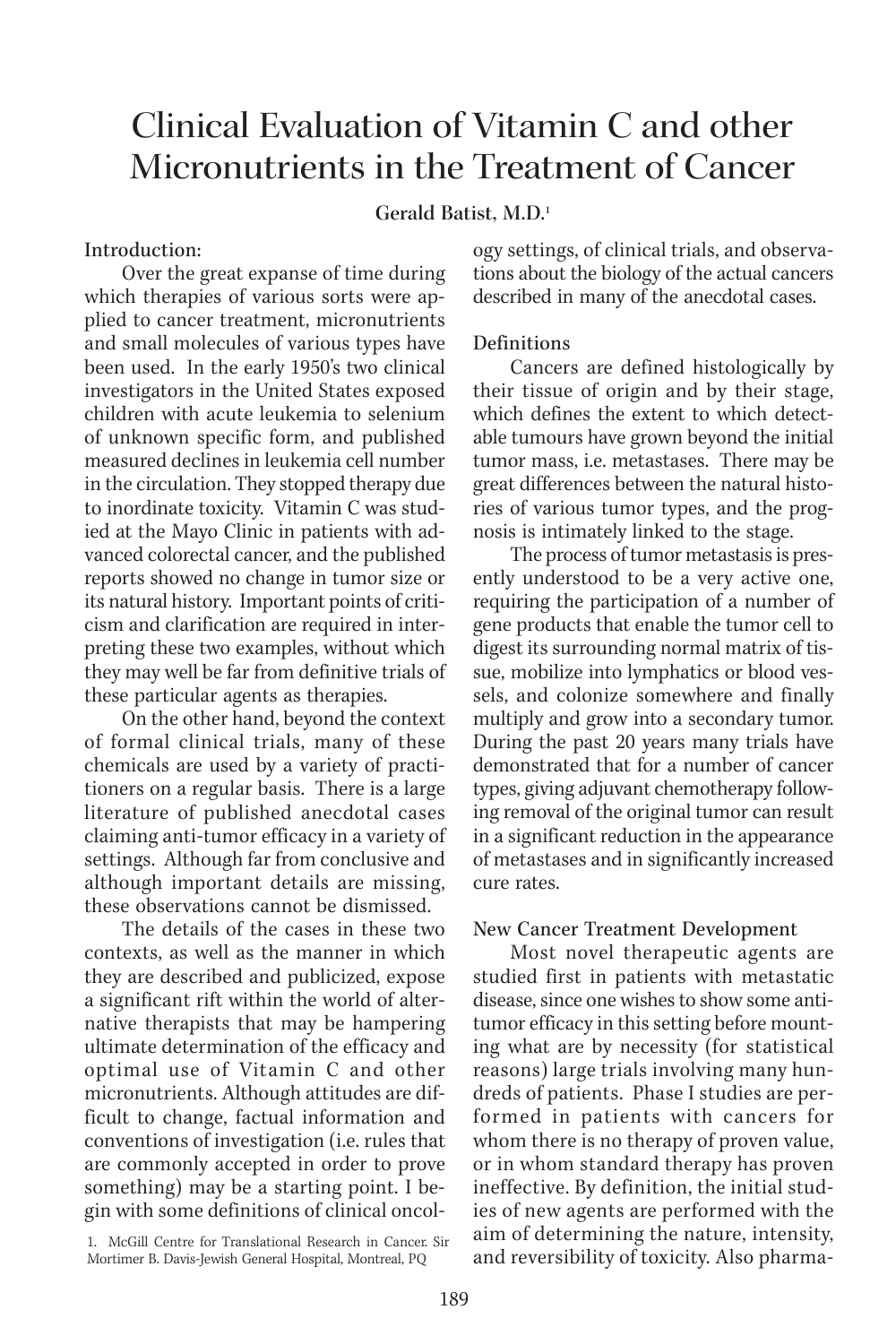cokinetics are performed to be able to define an optimal dose and schedule. A structured module places three patients at a given dose level, and in the absence of significant toxicity, a subsequent group of three receive a slightly higher dose. This escalation continues until a maximally tolerable dose is defined. For molecules with minimal toxicity but known biological mechanisms of action, it may simply be enough to determine a biologically effective dose.

Phase II studies make use of the information learned in phase I (dose and schedule) in studying a specific tumor type in 20- 30 patients. These patients as well have advanced measurable cancers. A 1 cm tumor mass contains approximately 100 million tumor cells, so by the time it becomes detectable it already has a large tumor volume. Here the principal interest is in anti-tumor efficacy. In the classical paradigm, only if a minimum of efficacy is demonstrated here does the new drug go on to a phase III randomized study comparing it to the current standard. It could even be performed in the adjuvant setting.

The basic rules of clinical trials that are observed to assure patient safety and ethical concerns are:

1. Review and approval of the protocol by a duly constituted Ethics Committee composed of medical, laypersons, patients advocates and legal experts. The result should be a consent form outlining risks and benefits that the patient would be willing to sign.

2. Review and approval by an appropriate governmental regulatory agency.

3. A commitment to publish the results of the study, whether positive or negative.

4. No direct exchange of money between the patient and investigator.

## Currently Used Chemotherapy

Both cancer patients and clinicians are eager for new therapeutic approaches. The use of cytotoxic drugs often appears limited by the modest degree of selectivity towards cancer cells they are intended to eradicate, and by resistance mechanisms developed by these cells after only a few cycles of chemotherapy. There is therefore a great need and interest to develop new drugs of high efficacy and low toxicity with the potential to increase survival, without the deleterious effects on quality of life due to toxicity of treatment. Yet at the same time it must be recognized that:

1. Standard cytotoxic chemotherapy presently saves millions of lives (e.g. adjuvant breast and colon cancer treatments), and prolongs the survival of hundreds of thousands.

2. Since the 1950's a very sophisticated industry has developed devoted to finding ways to limit chemotherapy-induced toxicity, and many of them work very well (e.g. new effective classes of anti-emetics, bone marrow-specific colony-stimulating factors).

3. All of the biological or immunological therapies with proven efficacy in published clinical trials have toxicity, not necessarily less, but different.

4. Many of the non-toxic cancer treatments being examined have been found to work best in pre-clinical models in combination with certain chemotherapy drugs, so their clinical development may need to be performed in combination.

# Do We Need New Paradigms for New Treatment Development?

One must face the possibility that the optimal evaluation and therapeutic potential of a novel class of drug may not be optimally tested in the classical schema for new treatment development. We may require novel paradigms to test and then eventually use these. This is becoming increasingly clear for a number of biological agents which act through mechanisms distinct from cytolysis. For example anti-angiogenesis targeting treatments are not likely to cause tumors to shrink, but rather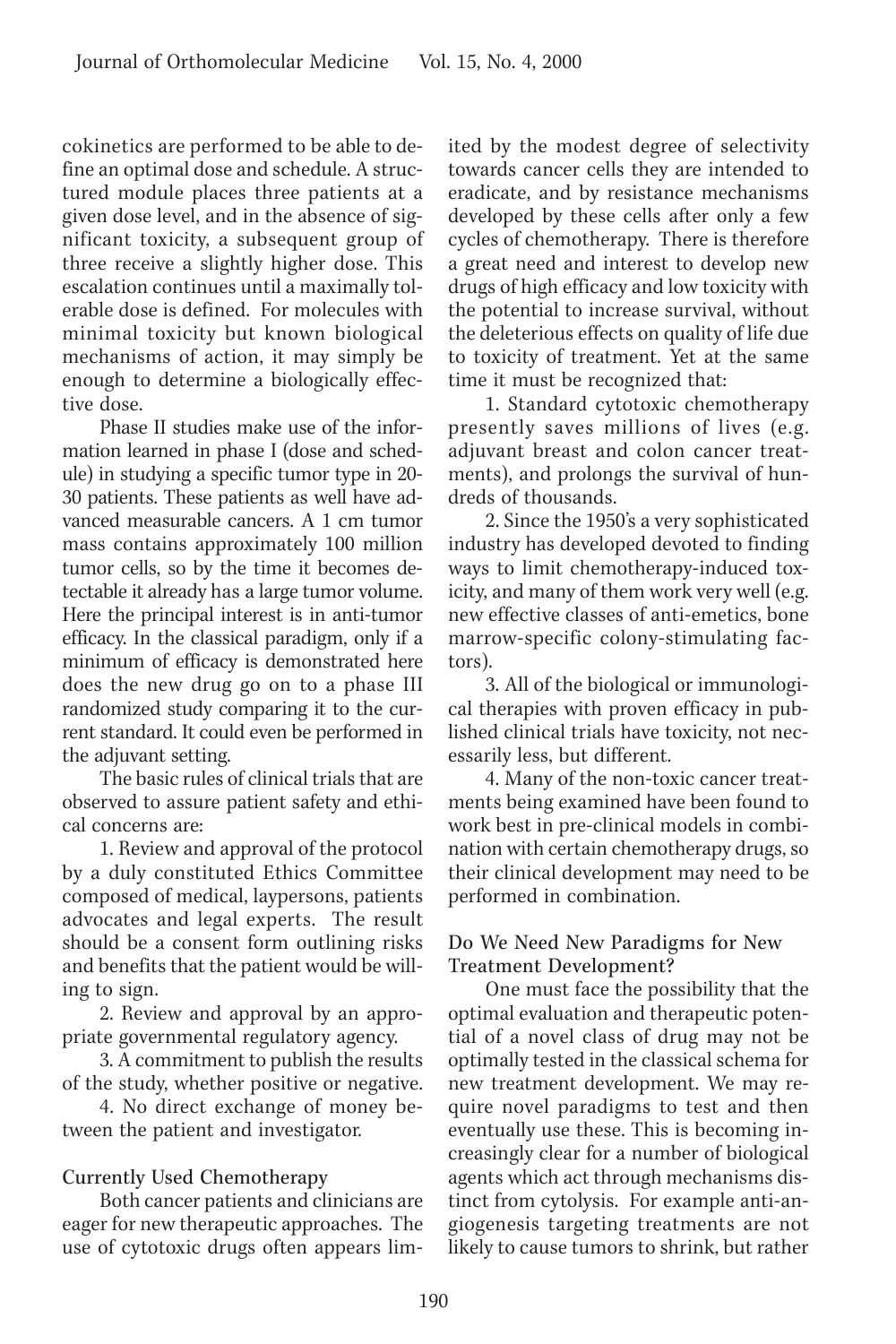just to stop their further growth. These drugs would (and have) been called inefficacious in the classical large volume advanced disease setting of the typical phase II trial. Furthermore, these agents, along with a number of other new approaches, are clearly demonstrated in preclinical animal models to be most effective when there is a very small volume of cancer cells. They may correspond in humans to the postsurgical adjuvant setting, rather than the metastatic setting. These realizations suggest that for some agents the appropriate approach to test their possible benefit should be:

1. A phase I-type trial designed to find the best dose and schedule, and to define toxicity alone and possibly combined with cytotoxic chemotherapy if it is appropriate. If the mechanism of action is known, e.g. depleting a growth factor level in blood, or activating cytotoxic T cells, then the goal would be to find the minimum bioeffective dose.

2. Skipping phase II trials and even phase III trials in patients with advanced disease, and examining the new treatment in the adjuvant setting. There are a number of possible variations on this. Randomized trials vs. placebo may require a large number of patients. Treating all patients in the study for disease where optimal therapy is initially very effective (e.g. surgery in pancreas cancer or chemotherapy in small cell lung cancer), yet is almost uniformly followed by tumor recurrence within a reasonable short time. In this setting the recurrence rate is so high and so certain, that a randomized study may not be necessary to make the case, if vitamin C resulted in a significant change in results at perhaps 1-2 years.

#### What is the Proposed or Testable Mechanism of Action of Vitamin C?

The best starting option for a successful clinical investigation is to address the unique nature of a new agent. Some of the literature demonstrates an *in vitro* cytotoxic effect of vitamin C, at doses that may not be easily achieved in humans. Furthermore this effect may depend on non-protein bound vitamin C, so that plasma serum level determination may require some sophistication.

If direct cytotoxicity is thought to be the principal mechanism of action of vitamin C as a potential cancer therapeutic, it may be crucial to determine how it works. Since combining cytotoxics that work through different pathways could result in synergy, one would consider these facts in testing vitamin C as a therapeutic agent.

On the other hand, vitamin C may have an immunomodulatory effect, though much of the immunologic research suggesting such a mechanistic pathways is now known not to be critical for tumor immunity. These studies require *in vivo* experimentation, but as well the capacity to examine antigen presenting function or generation of cytotoxic lymphocytes. The question is open as to whether these should first be explored in pre-clinical animal models, or can be performed in the context of a dose-finding clinical trial.

Several *in vivo* models for solid tumors (allografts, xenografts, transgenic mice) have been validated by classical chemotherapy. Many are used in preclinical studies together with a large battery of *in vitro* tests, in order to evaluate the relative efficacy (and toxicity) of a cytotoxic agent in comparison to others. Specific endpoints have been established and are routinely used. In the case of non-classical or non-cytotoxic agents new measures of efficacy and biological activity are necessary (e.g. antiangiogenic agents or signal transduction inhibitors). Conventional cytotoxic drugs are designed to respond to well-defined efficacy criteria such as reduction of tumor mass or decrease of metastatic nodules.

## What Cancers to Test? To Treat?

I have alluded to a number of tumor types whose natural history and current treatment offer opportunities to investigate